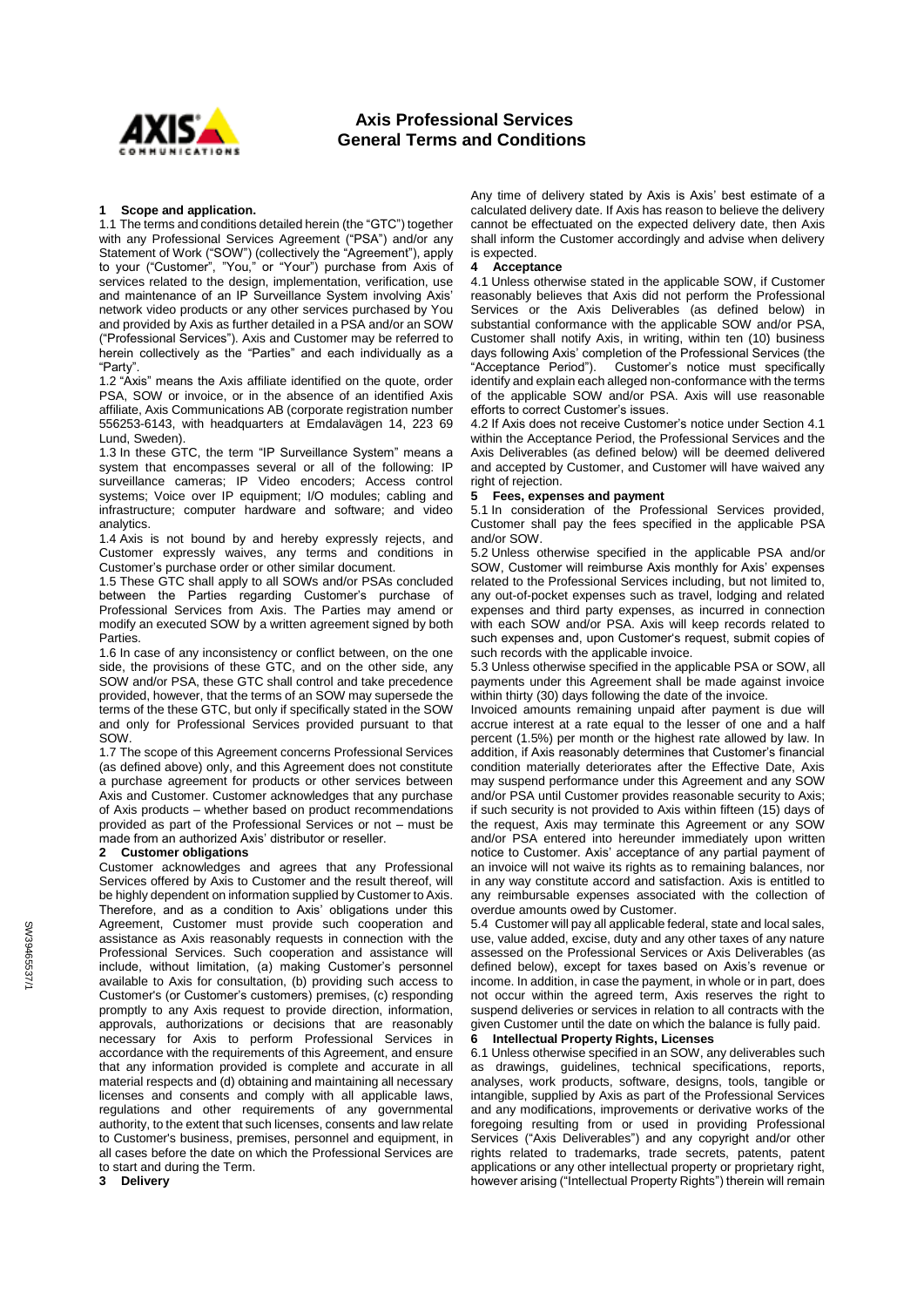the exclusive property of Axis, regardless of whether Customer has contributed to the conception or participated in the development of Axis Deliverables except as provided in Section [6.5](#page-1-0) below.

<span id="page-1-1"></span>6.2 Unless otherwise specified in the SOW, and upon full and final payment of all fees and expenses owing to Axis under the applicable SOW and/or PSA, Customer is hereby granted a nonexclusive, non-transferrable, non-sub-licensable license, unlimited in time, to, as applicable, (a) use any Axis Deliverables (or part thereof) for the sole purpose of designing, implementing, verifying, using and maintaining an IP Surveillance System in which Axis' products are included and (b) allow its customers a right to use the Axis Deliverables solely as required to make use of the IP Surveillance System in such customer's business. Except as provided in this Sectio[n 6.2,](#page-1-1) the Axis Deliverables may not be reproduced, published or distributed without Axis' prior written consent.

6.3 In case the Axis Deliverables contain any software, the use of any such software by the Customer and Customer's customers is governed by and subject exclusively to the then current Axis General Software License Agreement, which can be found at [www.axis.com.](http://www.axis.com/)

6.4 With respect to any materials, documentation and software that Customer provides to Axis for the purpose of providing Professional Services ("Customer Provided Materials"), Customer represents and warrants that Customer has the necessary rights to provide the Customer Provided Materials to Axis, so that Axis can access, use and modify Customer Provided Materials as necessary for Axis' performance of the Professional Services.

<span id="page-1-0"></span>6.5 The Customer will retain ownership of any and all Intellectual Property Rights in and to any Customer Provided Materials. Axis is hereby granted a non-exclusive license to use such materials for the sole purpose of providing professional services.

### <span id="page-1-3"></span>**7 Warranty**

<span id="page-1-2"></span>7.1 Axis will perform the Professional Services in a competent and professional manner. Employees or consultants of Axis performing the Professional Services will have the proper skill, training and background to perform his or her assigned tasks. The Professional Services will be performed in accordance with the applicable PSA and/or SOW, in all material respects. Notwithstanding the foregoing, Customer acknowledges and understands that Axis' performance of the Professional Services under this Agreement or an applicable SOW or PSA is subject to and conditioned upon the timely cooperation, willingness, responsiveness and skill level of Customer and its applicable employees and the fulfillment of the responsibilities of Customer set forth in this Agreement and any applicable SOW or PSA.

7.2 Customer must notify Axis of any alleged breach of this warranty before the end of the Acceptance Period. Axis' entire liability and Customer's sole remedy for Axis' breach of this warranty will be for Axis to, at its option, (i) use reasonable efforts to correct that breach, or (ii) terminate the applicable SOW and refund that portion of any fees received that corresponds to that breach.

7.3 The warranties in Section [7.1](#page-1-2) do not apply to the extent that the Professional Services have been modified by persons other than Axis' employees or persons authorized by Axis.

<span id="page-1-5"></span>7.4 EXCEPT AS PROVIDED IN THIS SECTION [7,](#page-1-3) AND UNLESS OTHERWISE SPECIFIED IN AN SOW, AXIS PROVIDES ALL PROFESSIONAL SERVICES AND AXIS DELIVERABLES "AS IS" WITHOUT WARRANTY OF ANY KIND (WHETHER EXPRESS OR IMPLIED), INCLUDING BUT NOT LIMITED TO IMPLIED WARRANTIES OF MERCHANTABILITY, FITNESS FOR A PARTICULAR PURPOSE, ACCURACY, RESULT, EFFORT, TITLE AND NON-INFRINGEMENT. THE ENTIRE RISK AS TO SATISFACTORY QUALITY, PERFORMANCE, ACCURACY AND RESULTS OBTAINED WITH RESPECT TO THE PROFESSIONAL SERVICES AND AXIS DELIVERABLES PROVIDED HEREUNDER LIES WITH CLISTOMER. THE PROFESSIONAL SERVICES ARE THE PROFESSIONAL SERVICES ARE RENDERED BASED ON AXIS' KNOWLEDGE AND EXPERIENCE OF THE GENERAL NEEDS OF SURVEILLANCE WITHIN THE FIELDS OF CUSTOMER'S BUSINESS. CONSEQUENTLY, AXIS DOES NOT WARRANT THAT THE PROFESSIONAL SERVICES OR AXIS DELIVERABLES WILL

## FULFIL ANY OF CUSTOMER'S PARTICULAR PURPOSES OR **NEEDS**

#### **8 On site services**

For any Professional Services to be performed on Customer's site, Customer agrees to provide Axis with or arrange reasonable access to applicable documents, tools, equipment, facilities and systems of Customer for Axis to provide the Professional Services, provide a safe work environment for Axis personnel, promptly inform Axis of any safety hazards of which Customer becomes aware that may impact Axis personnel, and notify Axis of any onsite policies that may be applicable to Axis while performing such Professional Services.

# <span id="page-1-6"></span>**9 Export control**

Customer represents and warrants that the Professional Services do not require the disclosure by Customer to Axis of any export controlled technology or technical data identified on any U.S. export control list and or other applicable export control lists, including but not limited to the U.S. International Traffic in Arms Regulations and U.S. Export Administration Regulations. Customer is responsible for notifying Axis and receiving confirmation in writing by Axis to agree to receive such data prior to sending it. AXIS DOES NOT ACCEPT EXPORT CONTROLLED INFORMATION WITHOUT PRIOR CONFIRMATION IN WRITING BY AXIS. CUSTOMER SHALL INDEMNIFY AND HOLD AXIS HARMLESS FOR ALL CLAIMS, DEMANDS, DAMAGES, COSTS, FINES, PENALTIES, ATTORNEY'S FEES, AND ALL OTHER EXPENSES ARISING FROM CUSTOMER'S FAILURE TO COMPLY WITH THIS CLAUSE.

# <span id="page-1-7"></span>**10 Limitation of Liability**

10.1 UNDER NO CIRCUMSTANCES WILL EITHER PARTY BE LIABLE FOR ANY SPECIAL, INDIRECT, INCIDENTAL, EXEMPLARY OR CONSEQUENTIAL DAMAGES OF ANY KIND OR NATURE WHATSOEVER, WHETHER BASED ON CONTRACT, WARRANTY, TORT (INCLUDING NEGLIGENCE), STRICT LIABILITY OR OTHERWISE, ARISING OUT OF OR IN ANY WAY RELATED TO THIS AGREEMENT, EVEN IF ADVISED ON THE POSSIBILITY OF SUCH DAMAGE OR IF SUCH DAMAGE COULD HAVE BEEN REASONABLY FORESEEN, AND NOTWITHSTANDING ANY FAILURE OF ESSENTIAL PURPOSE OF ANY EXCLUSIVE REMEDY PROVIDED. SUCH LIMITATION OF DAMAGES INCLUDES, BUT IS NOT LIMITED TO, DAMAGES FOR LOSS OF GOODWILL, LOSS OF PROFIT, REVENUE OR PRODUCTION, INTEREST ON INVESTMENTS, COST OF CAPITAL, LOSS OF DATA OR SOFTWARE, COSTS OF PROCUREMENT OF SUBSTITUTE PRODUCTS, EQUIPMENT OR SERVICES, DOWNTIME COSTS, CLAIMS OF CUSTOMER, WORK STOPPAGE, COMPUTER FAILURE OR MALFUNCTION OR IMPAIRMENT OF OTHER GOODS. THE LIMITATIONS OF LIABILITY IN THIS SECTION 10.1 WILL NOT APPLY TO (A) CUSTOMER'S VIOLATION OF AXIS' OR ITS LICENSORS' INTELLECTUAL PROPERTY RIGHTS OR CUSTOMER'S USE OF THE AXIS DELIVERABLES IN A MANNER NOT EXPRESSLY AUTHORIZED BY THIS AGREEMENT; (B) EITHER PARTY'S BREACH OF CONFIDENTIALITY UNDER THIS AGREEMENT; (C) CUSTOMER'S PAYMENT OBLIGATIONS UNDER THE SOW AND/OR PSA; (D) CUSTOMER'S BREACH OF SECTION 9; OR (E) ANY LIABILITY WHICH MAY NOT BE EXCLUDED BY APPLICABLE LAW.

10.2 IF, NOTWITHSTANDING ANYTHING TO THE CONTRARY HEREIN, AXIS IS FOUND TO BE LIABLE TO CUSTOMER FOR ANY DAMAGE OR LOSS THAT ARISES OUT OF OR IS RELATED TO A SPECIFIC PSA OR SOW, AXIS' ENTIRE LIABILITY UNDER THIS AGREEMENT SHALL BE LIMITED TO THE AMOUNT OF FEES PAID BY CUSTOMER TO AXIS UNDER SAID PSA OR SOW.

# <span id="page-1-4"></span>**11 Confidentiality**

11.1 Information of a confidential nature that is provided by one Party (the "Disclosing Party") to the other Party (the "Receiving Party") in connection with the performance or implementation of this Agreement and which, if in written form, is marked "confidential" or with a similar legend by the Disclosing Party before being furnished to the Receiving Party, or if disclosed orally or visually is identified as such prior to disclosure and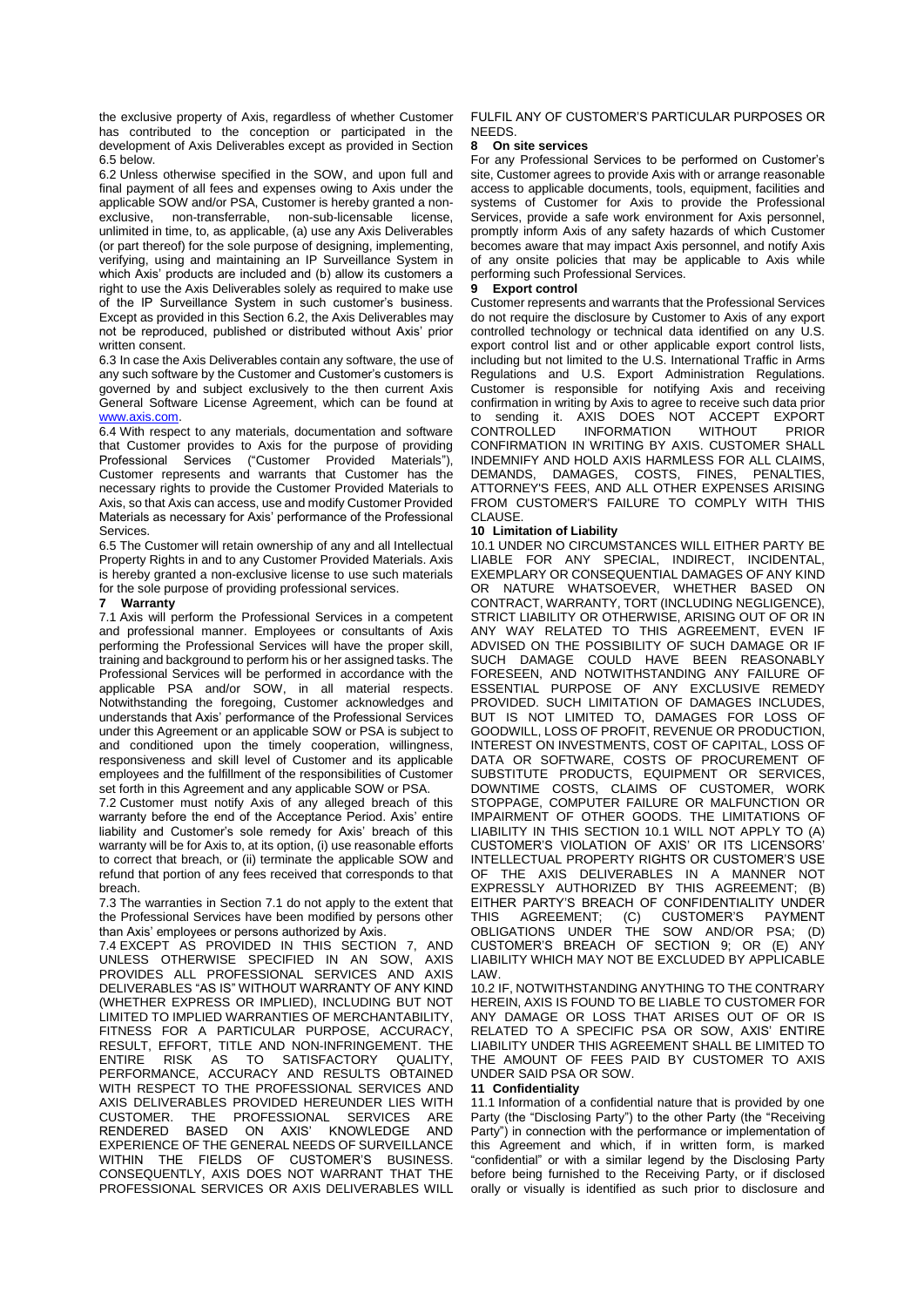followed in writing setting forth such oral or visual information to be treated as confidential and marked 'confidential' or with a similar legend and sent, by the Disclosing Party to the Receiving Party within thirty (30) days of such oral or visual disclosure, shall be deemed to be confidential information of the Disclosing Party hereunder ("Confidential Information"). Notwithstanding anything to the contrary herein, the existence of the Agreement and the terms and conditions hereof and the Axis Deliverables shall be Confidential Information of Axis, regardless of whether or not such information is marked or identified as "confidential".

<span id="page-2-0"></span>11.2 The Receiving Party shall have the right to: (a) use Confidential Information only to extent allowed and for the purposes set forth in this Agreement; (b) copy Confidential Information only to the extent allowed and necessary for the purposes of this Agreement; and (c) disclose Confidential Information only to those of its employees or consultants who need to know said information and pursuant to the limitations set forth this Sectio[n 11.2\(](#page-2-0)a)-(b).

11.3 The Receiving Party will take all reasonable measures to avoid disclosure, dissemination or unauthorized use of Disclosing Party's Confidential Information and shall exercise the same degree of care in safeguarding the Confidential Information of the Disclosing Party that it would exercise for its own information of the same type provided that no less than reasonable care be used.

11.4 The confidentiality obligation shall not apply to any material or information which: (a) is generally available or otherwise public; (b) the Receiving Party has received from a third party without any obligation of confidentiality; (c) was in the possession of the Receiving Party prior to receipt of the same from the Disclosing Party without any obligation of confidentiality related thereto; (d) the Receiving Party has developed independently without using material or information received from the Disclosing Party; or (e) the Receiving Party must disclose pursuant to a law, decree, or other order issued by the authorities or judicial order, but only after the Receiving Party has provided the Disclosing Party with written notice of such requirement (unless legally prohibited) so that appropriate protective orders or other legal remedies may be sought by the Disclosing Party.

11.5 Each Party shall, through confidentiality undertakings with its employees and consultants, or through other appropriate measures, ensure compliance with the above duty of confidentiality.

11.6 Each Party shall cease using Confidential Information received from the other Party promptly upon termination of this Agreement or when the Party no longer needs the material or information in question for the purpose stated in this Agreement and, unless the Parties separately agree on the destruction of such material, return the material in question (including all copies thereof). Each Party shall, however, be entitled to retain the copies required by law or regulations.

11.7 The Receiving Party acknowledges that disclosure or use of the Disclosing Party's Confidential Information in violation of this Section [11](#page-1-4) could cause irreparable harm to Disclosing Party for which monetary damages may be difficult to ascertain or an inadequate remedy. The Disclosing Party will have the right, in addition to its other rights and remedies, to injunctive relief for any violation of this Sectio[n 11](#page-1-4) by the Receiving Party without posting bond or by posting bond at the lowest amount required by law.

11.8 The rights and obligations under this Sectio[n 11](#page-1-4) shall survive the termination or cancellation of this Agreement and shall remain in force for three (3) years after such termination or cancellation. **12 Subcontractors**

<span id="page-2-2"></span>Unless otherwise specified in a PSA or an SOW, Axis shall have the right to engage a subcontractor to fulfil its obligations under the Agreement, provided that Axis shall have in place agreements with such subcontractors sufficient to enable Axis to comply with its obligations under this Agreement and shall remain responsible for the Services provided by such subcontractors hereunder.

#### **13 Term and termination**

13.1 These GTC shall remain in effect from the effective date specified in the PSA or SOW through the completion of the Professional Services contemplated in the PSA or SOW.

13.2 Each Party shall be entitled to terminate this Agreement with immediate effect if (a) the other Party is in material breach of any of its obligations hereunder and – where capable of remedy – fails to remedy the breach within thirty (30) days from written notice to do so; or (b) the other Party is placed in bankruptcy, enters into composition negotiations with its creditors, enters into liquidation, applies for or is subject to financial reorganization or otherwise is or may be assumed to be insolvent.

13.3 The terms and conditions contained in this Agreement that by their sense and context are intended to survive the performance hereof shall so survive the termination of this Agreement, including but not limited to Section[s 6,](#page-0-1) [7.4,](#page-1-5) [9,](#page-1-6) [10,](#page-1-7) [18](#page-2-1) and [21](#page-3-0)

#### **14 Independent contractors**

The Parties hereto are, and shall remain at all times during this Agreement, independent contractors. Neither Party (nor any agent, representative or employee of that Party) is the representative of the other Party for any purpose, and neither Party has the power or authority as agent, employee or in any other capacity to represent, act for, bind or otherwise create or assume any obligation on behalf of the other Party for any purpose whatsoever. Neither this Agreement nor the performance of the Professional Services shall, or be deemed to, create a partnership, joint venture, agency, fiduciary or employment relationship or any other legal relationship between the Parties. Axis' personnel shall not be deemed employees or agents of Customer, and Axis has and hereby retains the right to exercise full control of and supervision over the performance, employment, direction, compensation and discharge of any and all of Axis' employees performing Professional Services hereunder.

#### **15 Reliefs**

15.1 Each Party shall be excused from fulfillment of any obligations under an Agreement to the extent that and for so long as such fulfillment is prevented or delayed in whole or in part by strikes, lockouts, or other labor disturbances or by causes beyond its reasonable control, such as fire, flood, war, embargoes, blockades, riots, governmental interference, Acts of God and defects or delays in deliveries by subcontractors if caused by any circumstances referred to in this Section.

15.2 If by reason of any circumstances as above mentioned, the fulfillment of an Agreement becomes impossible for more than ninety (90) consecutive days then either Party shall be entitled to terminate the Agreement by written notice to the other Party.

#### **16 Amendments**

No addition to or modification of any provision of this Agreement shall be binding upon the Parties unless made by a written instrument signed by a duly authorized representative of each of the Parties.

### **17 Entire agreement**

This Agreement, together which each fully-executed SOW and/or PSA and/or Axis Standard Software License Agreement, shall constitute the entire understanding and agreement between Customer and Axis with respect to the Professional Services and the Axis Deliverables and supersedes all prior or contemporaneous agreements, understandings, proposals and communications, oral or written, regarding such subject matter. Terms contained in any preprinted forms of Customer, or other documentation or electronic procurement system, including, without limitation, terms contained in any purchase order, invoice, written or electronic communication or correspondence, or clickwrap/click-through agreement, are null and void and without effect. Neither Party is relying on any representation, warranty, assurance or inducement not expressly set forth herein.

#### <span id="page-2-1"></span>**18 Publicity**

No press release or public announcement of any kind, nor issuing of any promotional material, relating to an order or this Agreement or its contents shall be made by either Party without the other Party's written approval.

# **19 Assignment**

This Agreement shall be binding upon and inure to the benefit of the successors and assignees of the Parties. Subject to Section [12](#page-2-2) above, neither Party shall have the right to assign this Agreement or any of its rights or obligations hereunder to any third party without the prior written consent of the other Party, save that Axis shall have a right to assign this Agreement or any of its rights or obligations hereunder to any of its affiliates and/or